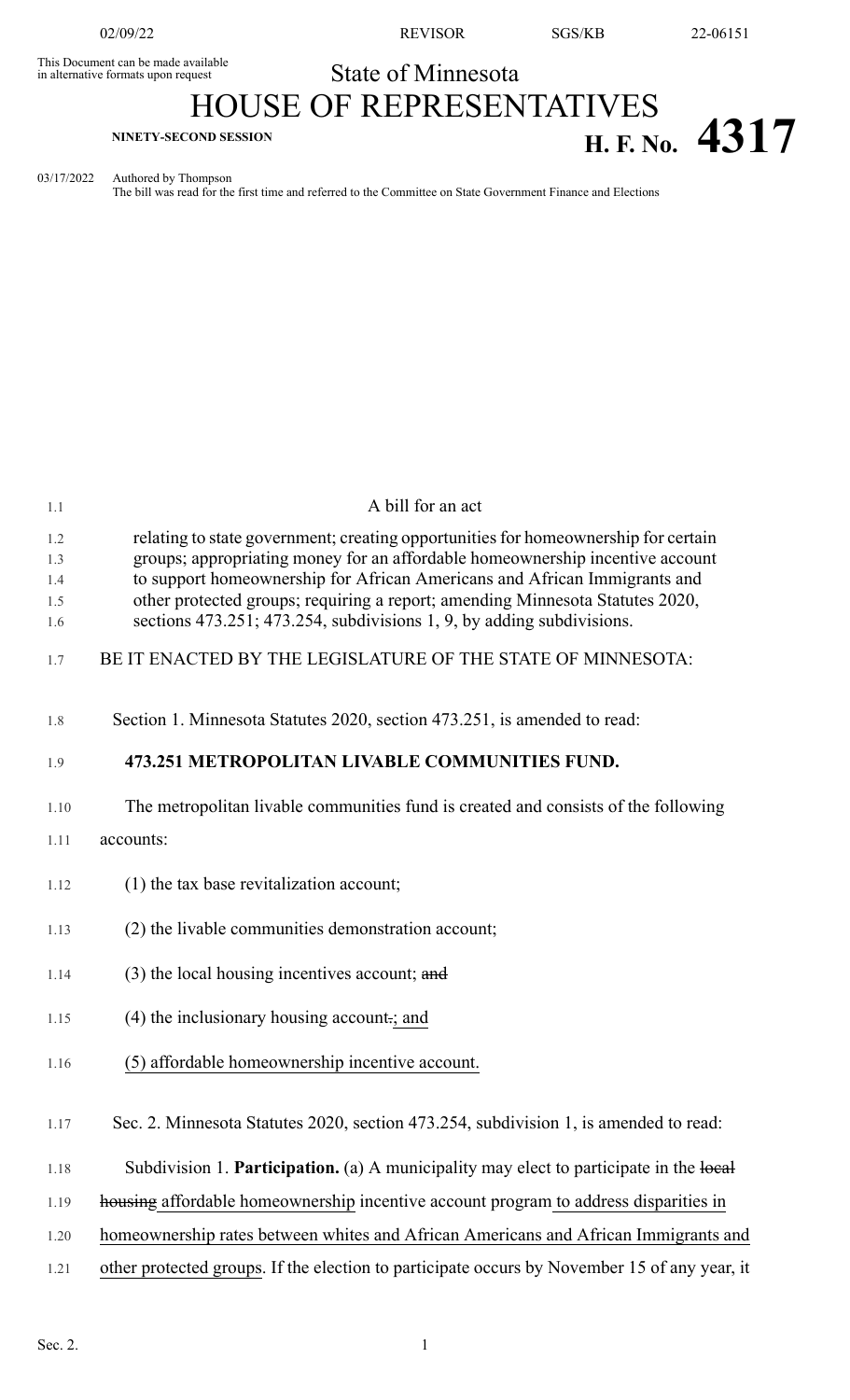2.1 is effective commencing the next calendar year; otherwise it is effective commencing the 2.2 next succeeding calendar year. An election to participate in the program is effective until 2.3 revoked according to paragraph (b). A municipality is subject to this section only in those 2.4 calendar years for which its election to participate in the program is effective. For purposes 2.5 of this section, municipality means a municipality electing to participate in the local housing 2.6 affordable homeownership incentive account program to address disparities in 2.7 homeownership rates between whites and African Americans and African Immigrants and 2.8 other protected groups for the calendar year in question, unless the context indicates 2.9 otherwise.

2.10 (b) A municipality may revoke its election to participate in the local housing affordable 2.11 homeownership incentive account program to address disparities in homeownership rates 2.12 between whites and African Americans and African Immigrants and other protected groups. 2.13 If the revocation occurs by November 15 of any year, it is effective commencing the next 2.14 calendar year; otherwise it is effective commencing the next succeeding calendar year. After 2.15 revoking its election to participate in the program, a municipality may again elect to 2.16 participate in the program according to paragraph (a).

2.17 (c) A municipality that elects to participate may receive grants or loans from the tax 2.18 base revitalization account, livable communities demonstration account,  $\Theta$ r the local housing 2.19 incentive account, or the affordable homeownership incentive account that addresses 2.20 disparities between whites and African Americans and African Immigrants and other 2.21 protected groups. A municipality that does not participate is not eligible to receive a grant 2.22 under sections 116J.551 to 116J.557. The council, when making discretionary funding 2.23 decisions, shall give consideration to a municipality's participation in the local housing 2.24 incentives program or the affordable homeownership incentive account that addresses 2.25 disparities between whites and African Americans and African Immigrants and other 2.26 protected groups.

2.27 Sec. 3. Minnesota Statutes 2020, section 473.254, is amended by adding a subdivision to 2.28 read:

## 2.29 Subd. 2a. **Affordable homeownership priorities.** The affordable homeownership 2.30 incentive account priorities are:

- 2.31 (1) increasing affordable homeownership options in areas that are predominantly
- 2.32 single-family and have higher sale prices;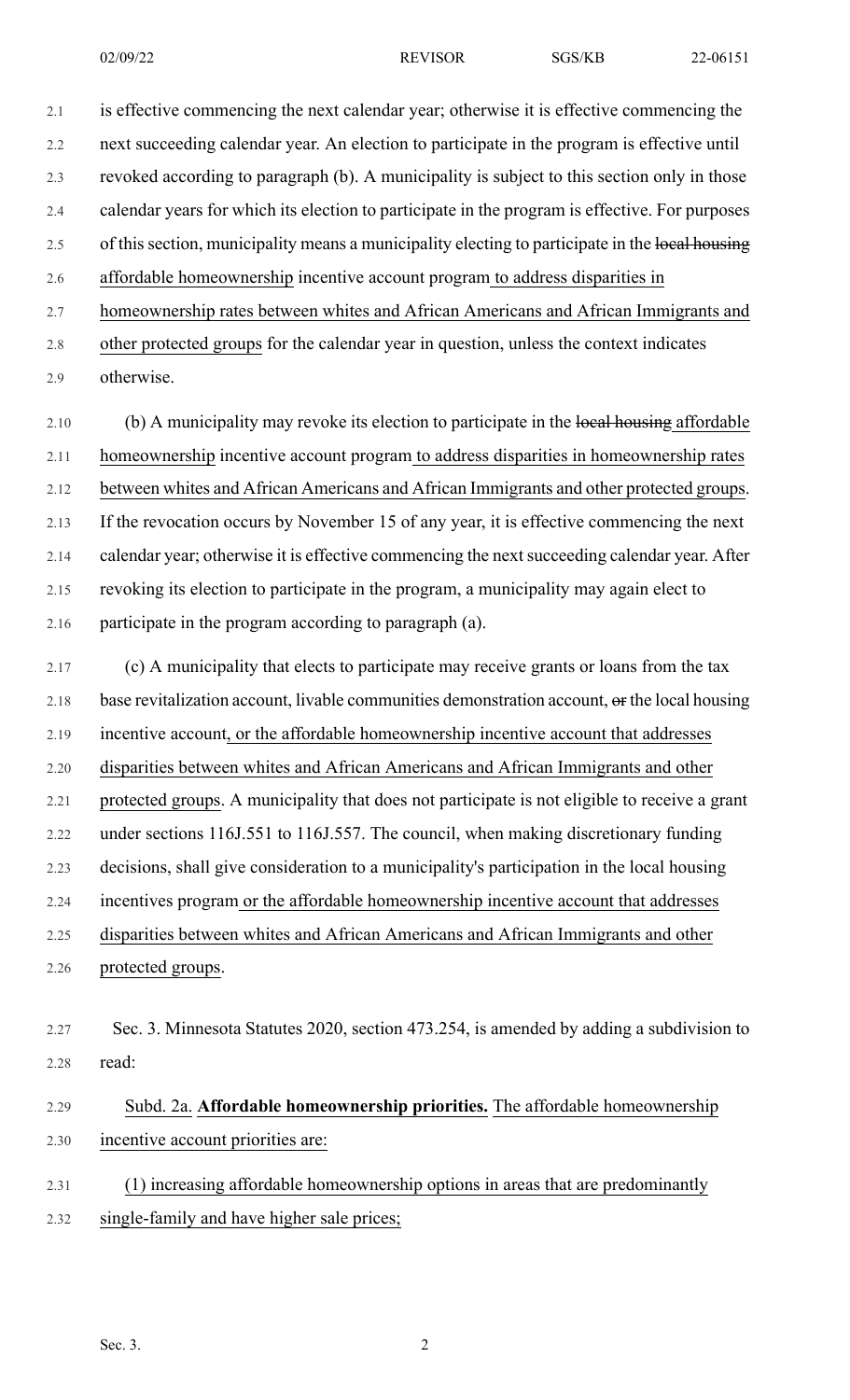- 3.1 (2) increasing affordable homeownership opportunities focused on servicing African 3.2 Americans and African Immigrants and other protected groups that own homes in 3.3 disproportionately lower rates than white households; 3.4 (3) leveraging municipal revenues deposited with financial institutionsto influence credit 3.5 in a useful form to increase affordable homeownership opportunities focused on serving 3.6 African Americans and African Immigrants and other protected groups that own homes at 3.7 disproportionately lower rates than white households; 3.8 (4) leveraging municipal purchase of insurance to influence insurance access in a useful 3.9 form to increase affordable homeownership opportunities focused on serving African 3.10 Americans and African Immigrants and other protected groups that own homes at 3.11 disproportionately lower rates than white households; and 3.12 (5) leveraging municipality enforcement of equal opportunity and affirmative action 3.13 laws under chapters 363A and 473 to increase employment opportunities for protected 3.14 groups and minority business enterprises in the development of affordable homeownership 3.15 opportunities focused on serving African Americans and African Immigrants and other 3.16 protected groups that own homes at disproportionately lower rates than white households. 3.17 Sec. 4. Minnesota Statutes 2020, section 473.254, is amended by adding a subdivision to 3.18 read: 3.19 Subd. 2b. **Affordable homeownership eligibility.** The commissioner, in collaboration 3.20 with members of protected groups, shall establish eligibility and homeownership scoring 3.21 criteria. 3.22 Sec. 5. Minnesota Statutes 2020, section 473.254, subdivision 9, is amended to read: 3.23 Subd. 9. **Report to legislature.** (a) By February 1 of each year, the council must report 3.24 to the legislature the municipalities that have elected to participate and not to participate 3.25 under subdivision 1. This report must be filed as provided in section 3.195. 3.26 (b) On or before January 31, 2023, and every January 31 of each year, the commissioner 3.27 shall submit a report as required under section 3.195 that details the grants awarded under 3.28 thissection to the chairs and ranking minority members of the legislative committees having 3.29 jurisdiction over capital investment and economic development. The report must include 3.30 the following information: 3.31 (1) the total number of grants distributed;
- 3.32 (2) the grantees receiving the grants;